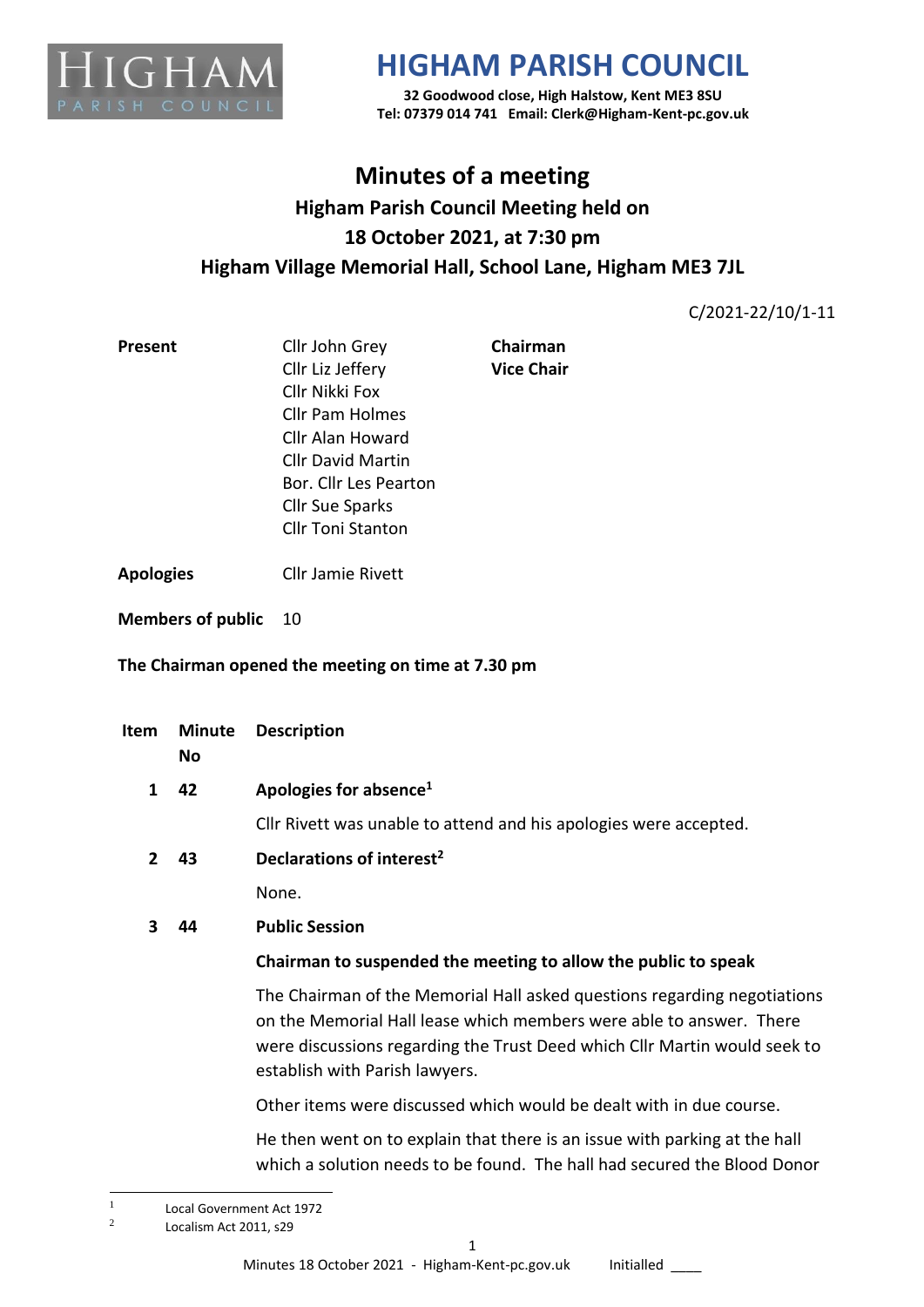

**32 Goodwood close, High Halstow, Kent ME3 8SU Tel: 07379 014 741 Email: Clerk@Higham-Kent-pc.gov.uk**

#### **Item Minute Description**

#### **No**

Service using the hall and the car park would be required for this and this would pose a problem during school start and close times.

#### **PCSO report**

PCSO Ellie Middleton, PCSO for Higham, Cobham, Shorne and Higham PCSO and colleague who is PCSO for Northfleet, North and South were able to provide a report of their checking on the area.

There had been parking issues with regard to the school and she had been liaising with Cllr Sparks. She had also liaised with her Parking Department and they aim to do some kind of talk to the school on road safety. She confirmed that a child had been hit a car and although the child had not been injured, this has brought the issue of parking to a head.

Elie had spoken to Council regarding a single yellow line but it is not enforceable and they are reluctant to do that. Zig zag yellow lines are enforceable by police officers and parking officers.

Headmistress confirmed that she would take a note of registration number to stop the parking issue. Ellie confirmed that she would be writing to the parents of those parking there. Cones are being considered as school times.

Green Farm Lane is an issue as it is weight restricted road. Traffic Team on this but they have stepped away from it.

There had been an issue of heavy lorries cutting through Green Farm Lane. It is a weight restricted road and therefore lorries should not be driving through that lane.

Police were keen to get photos on lorries going through this road. Police will be sending a letter to each resident in Green Farm Lane requesting that they take photos of any lorries and send to PCSO where Traffic can deal with the issue and send the culprits a fine.

Two thefts had been reported in the area.

#### **Kent Community Warden report**

Community Warden Hassell reported that they were still getting issues with the public dumping rubbish in layby but this is hard to manage.

Paul explained that the role of the Warden has changed since the COVID pandemic had taken hold. Paul now deals mainly with vulnerable people and checking on their welfare. Paul confirmed that he is still present in the village but not always when expected due to his other commitments.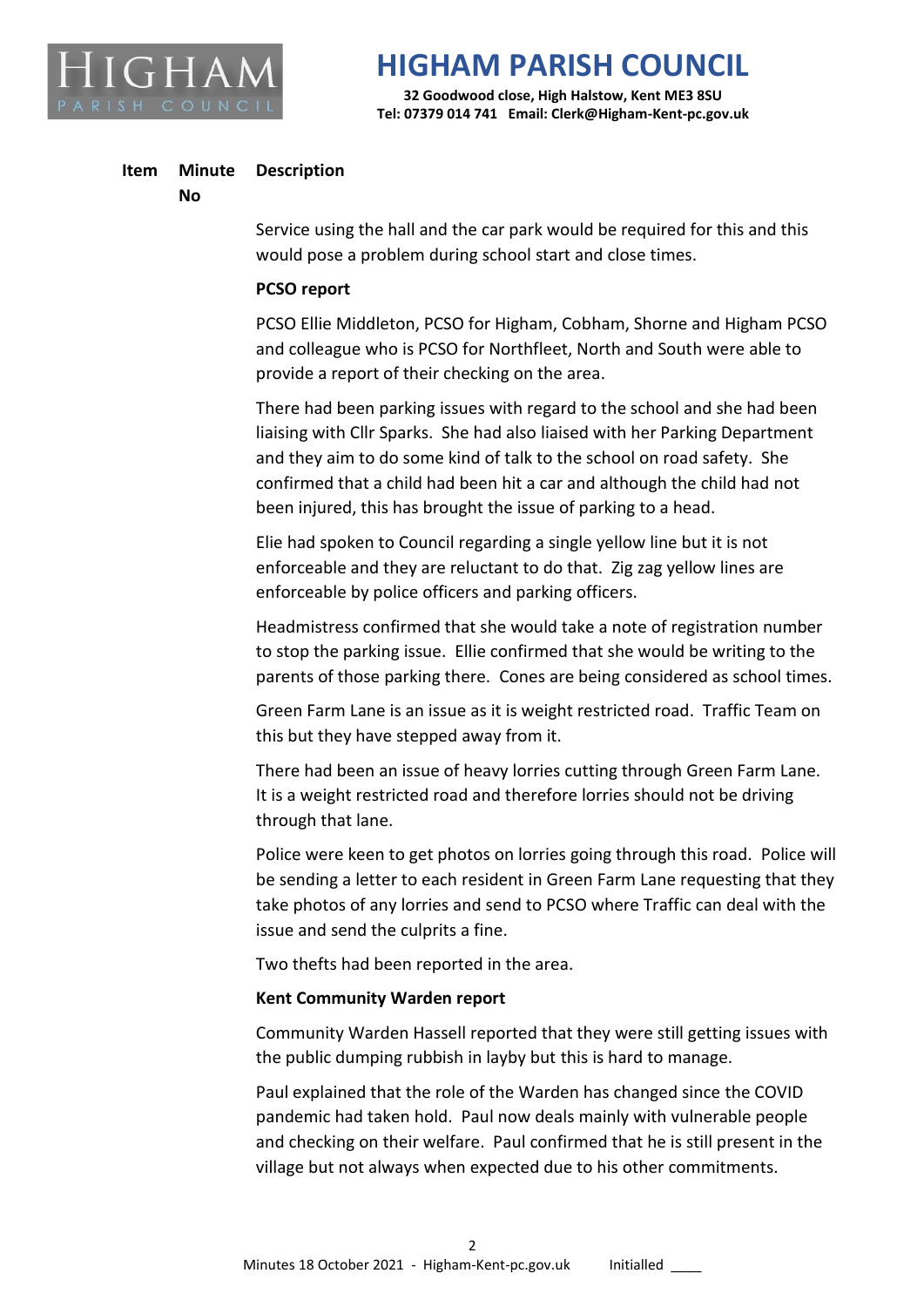

**32 Goodwood close, High Halstow, Kent ME3 8SU Tel: 07379 014 741 Email: Clerk@Higham-Kent-pc.gov.uk**

#### **Item Minute Description**

#### **No**

Paul's Manager then spoke to confirm that Dartford and Gravesham have staffing issues and have now been reduced to only 6 wardens. He confirmed that Paul is likely to retire very soon. It is likely that they may recruit next year but this has not been confirmed.

They are now involved in a new KickStart project who will run along the Warden service.

Many outside agencies are asking for their help which amounted to several referrals per week which takes the wardens away from their duties.

Wardens also visit scam victims so are working alongside the police.

Cllr Sparks requested information from Paul's manager as to what they can do for the village.

Cllr Fox made the point that if we should not expect to see him on his usual days was there a particular day that Paul could attend? The Manager confirmed that this all depended on what staff he had at the time.

Cllr Howard asked what a full complement of staff would be and the Manager confirmed that his ideal to run the service properly is 10.

There were no parishioners.

### **4 45 Clerk's report (to bring Members up to date with current issues)**

The Clerk referred to her report which was enclosed as an Appendix.

#### **5 46 Councillors matters**

Nothing to report.

### **Parish Councillors matters**

Cllr David Martin discussed the issue of the lease for the Memorial Hall. This had taken some time to organise due to COVID lockdown and the fact that he was not involved initially. Cllr David Martin proposed that the Parish Council go ahead and sign the lease and Cllr Grey seconded. The voting was unanimous in favour.

Cllr Fox commented on the Working Group that will be set up for the Rec. Unfortunately, Cllr Rivett was unable to attend the meeting to discuss the way forward for the Working Group. Cllr Fox confirmed that she has some issues with regard to vegetation on the rec that needs addressing.

Cllr Jeffery confirmed that she had attended Vision Zero at Manston Airport which was a Kent County Council strategy for setting a target for zero road fatalities by 2050. She handed leaflets she had been given to Cllr Sparks and the Clerk.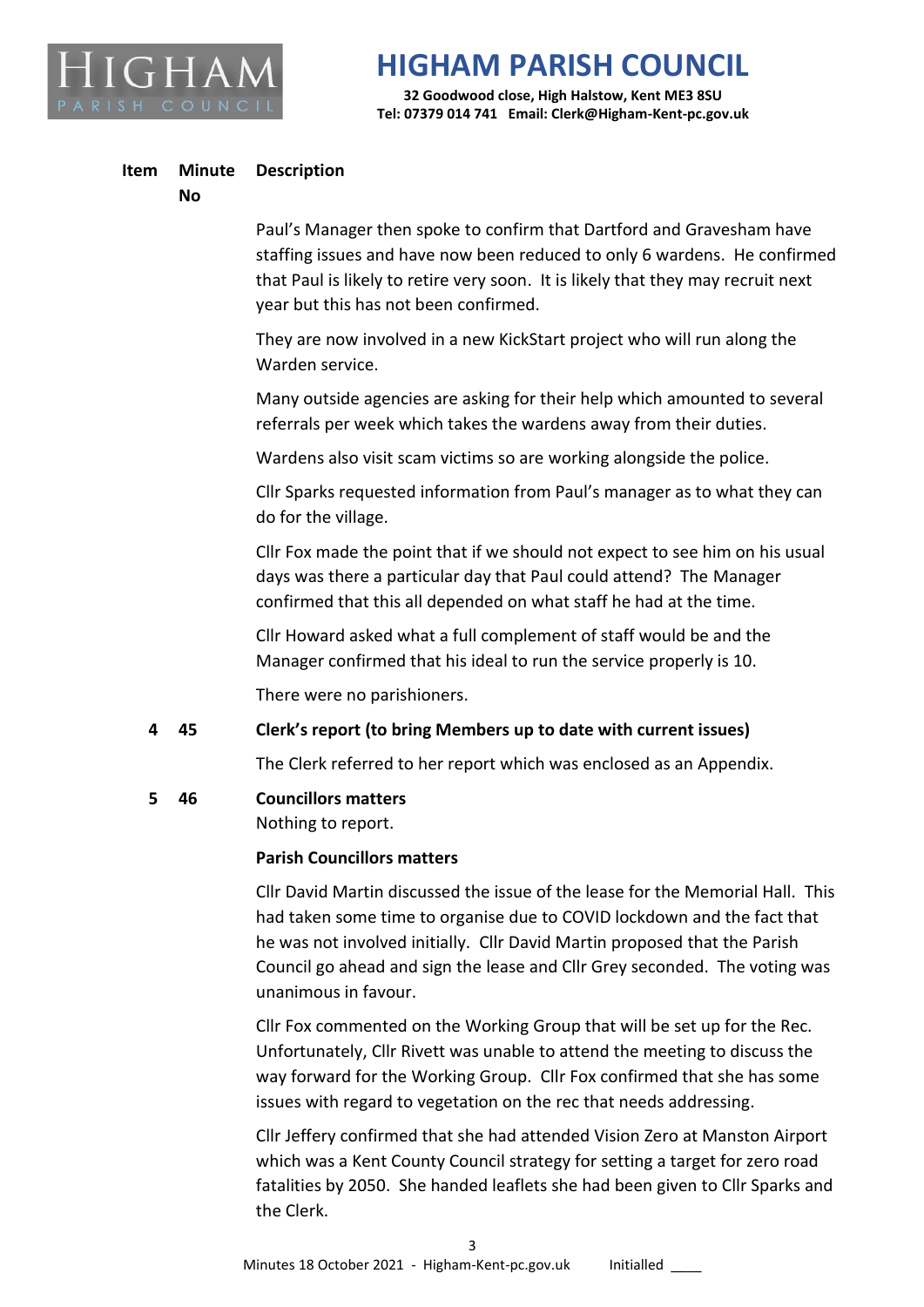

**32 Goodwood close, High Halstow, Kent ME3 8SU Tel: 07379 014 741 Email: Clerk@Higham-Kent-pc.gov.uk**

#### **Item Minute Description**

#### **No**

Cllr Jeffery also mentioned the issue of salt bins that needed addressing for the winter period. Cllr Jeffery and Cllr Howard to check the bins are sufficiently full.

Cllr Martin asked what the relationship was between the Parish Council and whoever runs the Sports Facility. Cllr Fox confirmed that there is a Higham Village Sports Association Committee who were running the facilities of the Sports Courts and the changing rooms on behalf of the Parish Council. Cllr Pearton confirmed that in previous years there had been a member of the Parish Council who sat on both the Sports Association Committee and the Hall Committee and bring forward to Parish Council meetings news from both. Cllr Holmes confirmed that there were now two members on both committees. Cllr Fox advised that there are currently no profits due to the need for continuing works/improvements that need to be carried out.

Cllr Martin reaffirmed his question regarding the Sports Committee. He asked the question whether the Sports Association whether it made a profit and what it does with the money.

Cllr Pearton asked how the Sports Association fund themselves. This clarification was required for insurance purposes.

It was concluded that the Working Group discussion should have discussions on these points. Chairman to discuss the issue with Cllr Rivett to take this forward.

Cllr Sparks thanked the Parish for the grant provided to the History Group.

Cllr Sparks also confirmed that funding may be available for St Mary's Church.

Cllr Sparks also confirmed that there would be more letters to go out to plot holders who were not keeping their plot as agreed. Also work needed to be done to clear areas and there would be a cost incurred.

Cllr Grey spoke to request that the Parish plant in a tree in Lake drive in the next financial year.

#### **Borough Councillor matters**

Cllr Pearton confirmed that he and Cllr Jeffery and Cllr Grey attended a meeting with Richard Hart at Gravesham Council regarding the Nuralite S.106 Agreement. The meeting went well and Richard complimented the Higham Councillors on their knowledge of the subject. Cllr Grey confirmed that they were informed that Gravesham Council have full control over the situation.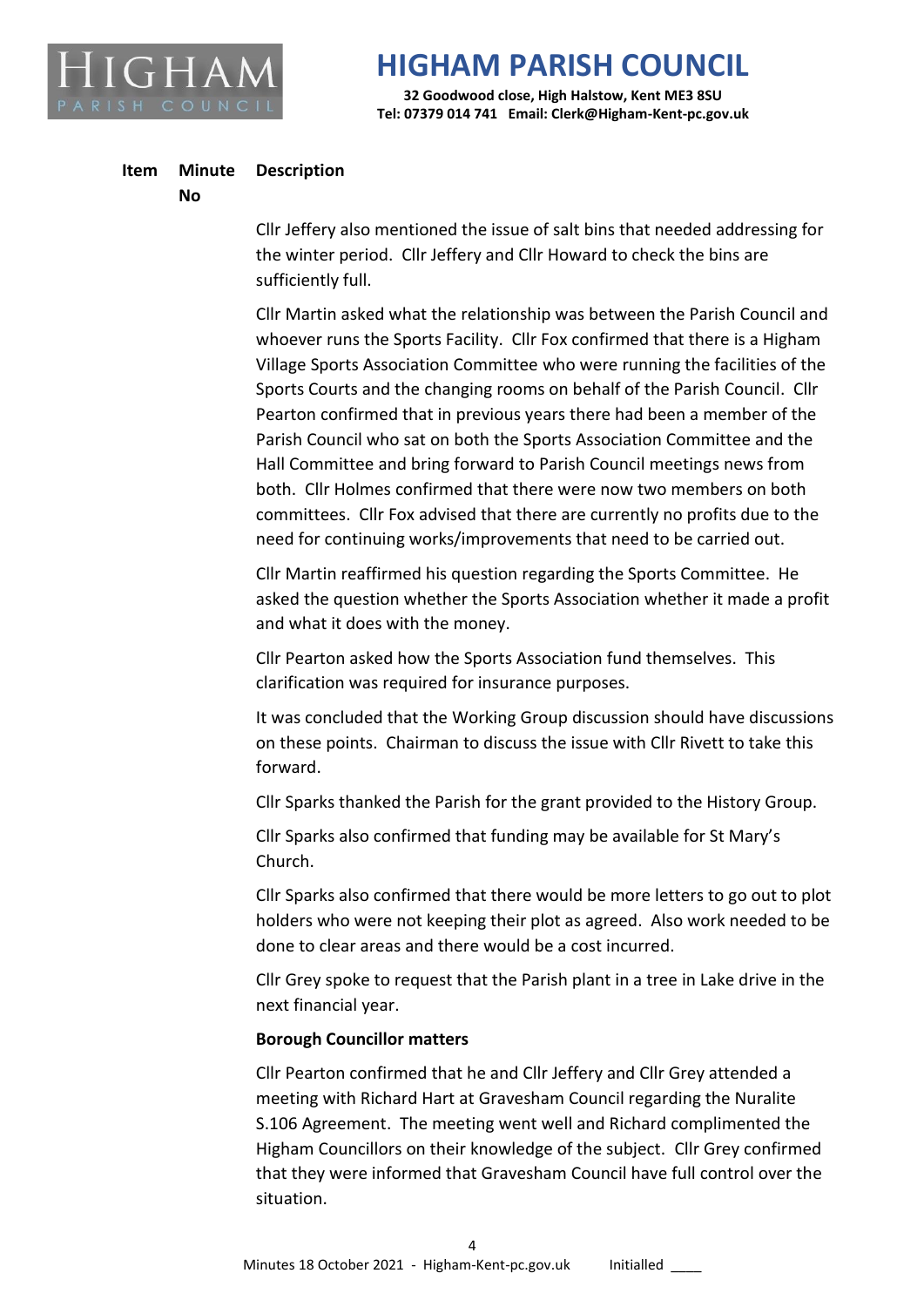

**32 Goodwood close, High Halstow, Kent ME3 8SU Tel: 07379 014 741 Email: Clerk@Higham-Kent-pc.gov.uk**

#### **Item Minute Description**

#### **No**

Cllr Pearton confirmed that we were doing the very best we can for the residents of Higham. Units B1, B2 up to B3 which was storage. No retail.

The removal of the tree was discussed and Richard Hart is looking into the matter. The meeting was very constructive.

Cllr Pearton confirmed that there will be another meeting regarding RS Skips. He confirmed that due to the pressure being brought to bear from the Parish the situation looked better in that something might be able to be done about it. Councillors were hopeful.

Cllr Pearton confirmed that he was also dealing with the issue of The Three Crutches. He has scheduled meetings with the planning officers. Although the play equipment has been passed, children had been climbing on to the play equipment and looking into the gardens of the adjoining properties. Cllr Pearton had called a meeting with Richard Hart and the planning officer who passed the application.

Cllr Pearton is also dealing with Thameslink. He has requested a meeting with Adam Holloway where he will need to attend in London. Cllr Pearton would like to know what type of service Higham are expected to receive with the new franchise.

Cllr Pearton is also dealing with an issue with Derby Gardens – Leylandii trees which were put in as a hedge. The trees are some 40 feet high now and they are causing issues. Has a meeting with Chief Executive to discuss this matter. Cllr Grey asked the Clerk to process a letter from the Council in support of Cllr Pearton in this matter. Clerk to arrange. Cllr Martin then confirmed that the Anti-social Behaviour Act 2003 should come into play in this instance.

Cllr Pearton also confirmed that at a Gravesham B C meeting the issue of charging for the Refuse Tip was discussed and it may be that these charges will be stopped.

#### **KCC representative**

None present.

#### **6 47 To approve**

- Minutes of Parish Council meeting held on 6 September 2021
- Minutes of the Extraordinary Parish Council meeting held on 4 October 20

The vote on the proposal to accept both sets of Minutes was unanimous.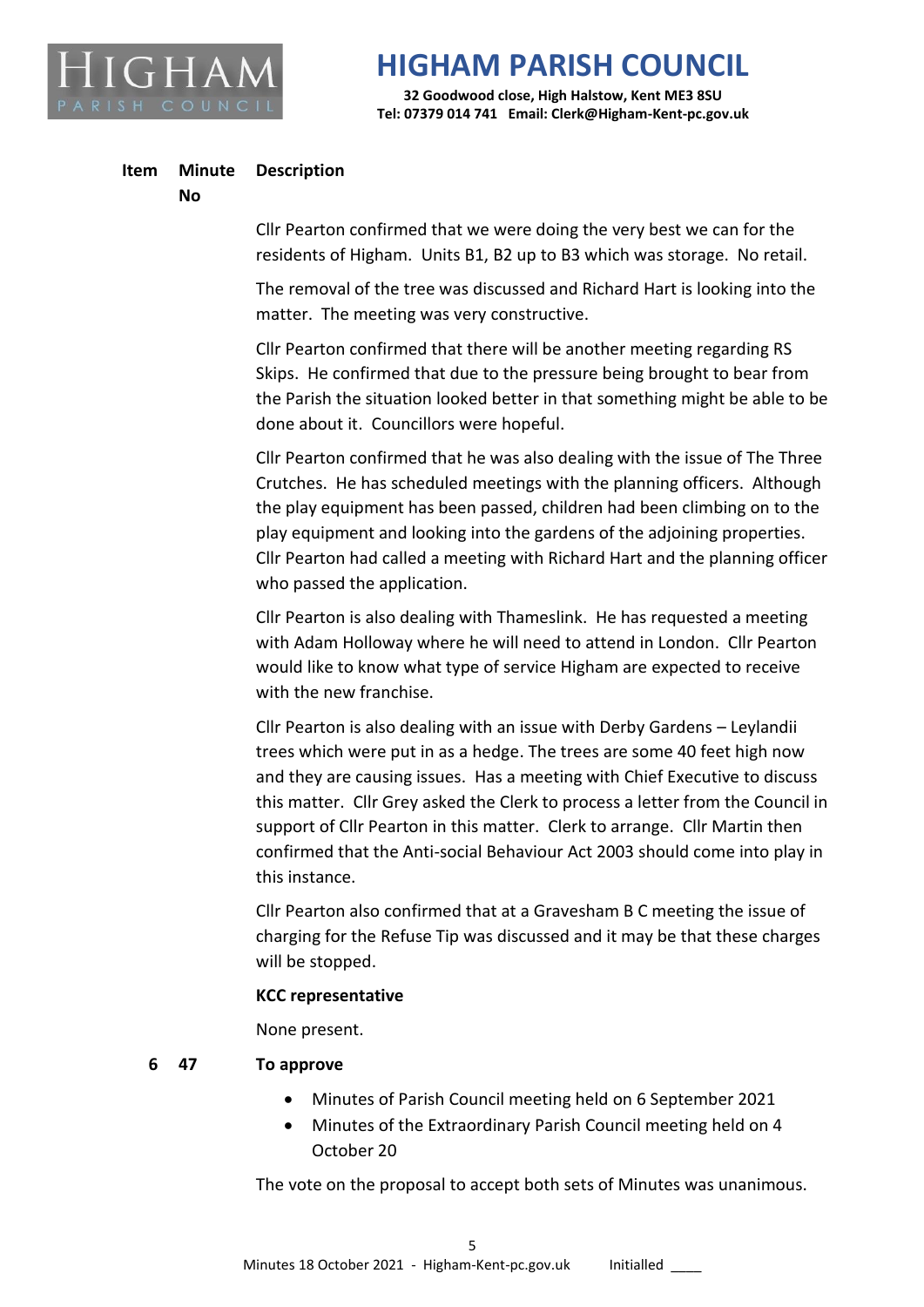

**32 Goodwood close, High Halstow, Kent ME3 8SU Tel: 07379 014 741 Email: Clerk@Higham-Kent-pc.gov.uk**

#### **Item Minute Description**

#### **No**

#### **7 48 Planning Appendix A Appendix A Appendix A**

Cllr Pearton discussed three planning applications.

1 Providence Cottages. Demolition of an existing single storey extension and the erection of a new single storey extension. The members had no objection to this application.

St Johns Road. Demolition of existing extension and loft conversion and erection of a single storey rear extension raising the ridge height of the roof to construct a dormer extension in the rear roof slope and two dormer windows in the front with a skylight window. An erection of a storm porch. This is overdevelopment and not in keeping with that area. It would then transform from a bungalow into a larger house. The members felt that this was overdevelopment and that the application should be declined.

The application 20211098 for Lawful Development Certificate of mixed use classes for retail baker and hot food café was not discussed as this would automatically be approved by Gravesham Council.

Items 1, 2 and 5 of Appendix A were not discussed and therefore no vote was taken on those applications.

#### **Nuralite**

Had been discussed earlier in the meeting.

### **Street Lighting**

Cllr Martin confirmed that a zoom meeting with Gravesham and KCC had taken place. They confirmed that the costings in the previous letter which was sent to Clerk Linda Carnal were incorrect. It is up to the Parish Council whether they adopt the lighting or not.

Gravesham were going to send information on those companies who supply the electricity but by the time of the meeting had not been received. They were also going to send names of companies who maintain the lights and another who would work out how much the electricity would cost.

Gravesham were not prepared to survey the 163 lights and it was left to Higham councillors to do so. There was a discussion on who had what paperwork to enable the task to be carried out.

UK power networks will not allow any more street lights on their poles but are not forcing any removals.

Cllr Martin confirmed that the survey would be carried out asap.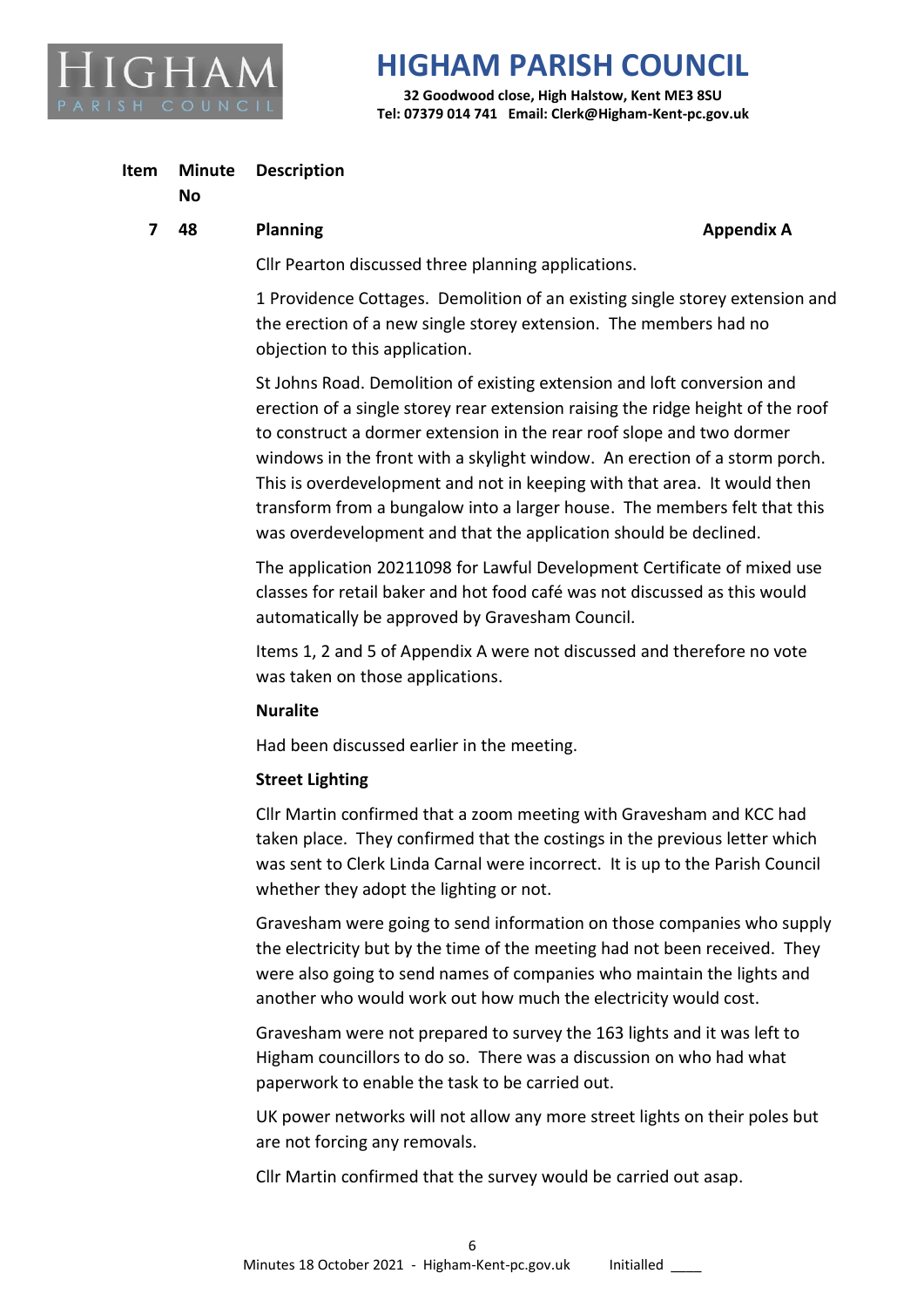

**32 Goodwood close, High Halstow, Kent ME3 8SU Tel: 07379 014 741 Email: Clerk@Higham-Kent-pc.gov.uk**

#### **Item Minute Description**

#### **No**

Cllr Pearton suggested placing a light at Steadman close steps which should be considered.

#### **Lower Thames Crossing**

Cllr Sparks confirmed that there was nothing to report.

#### **HIF – Medway Council**

Cllr Pearton wanted to make the Parish Council aware that there is an extensive amount of development proposed for the Hoo peninsula. Medway Council had requested an extension of time for the HIF bid as they realised that they were not going to finalise everything in the timescale. They received a 12 month extension. Cllr Pearton felt that the Parish should keep its finger on the pulse of Medway Council.

Cllr Pearton would like to support neighbouring councils and asked how we could do so. Cllr Howard asked whether as a parish we could write to MP Kelly Tolhurst.

It was decided that the Clerk should write to Ward Cllr Sands on the Parish behalf in support of Hoo Parish Council efforts and ask what the Parish can do in order to support them. i.e. what establishment could Higham PC write to in support.

### **8 49 Finance Appendix B**

The Clerk referred Members to the Finance Appendix. Members were content to approve the payments and the vote was unanimous in favour of payment.

### **Youth Club – Cllr Sparks and Cllr Holmes**

Cllr Holmes explained that the payment for staff for the Youth Club had been sent to the Clerk for payment and she wanted confirmation that this invoice could be paid. The Clerk confirmed that she would process for payment as soon as practicable.

Cllr Holmes also gave a short report on how well the Youth Club is doing at this time and how it has picked up again since COVID restrictions had been lifted.

### **British Legion payment for wreath and lamp post poppies**

The Clerk confirmed that she had taken delivery of the wreath to be placed in the Church on Remembrance Day in November. She had also sought out lamp post poppies. Cllrs Howard and Stanton confirmed that they would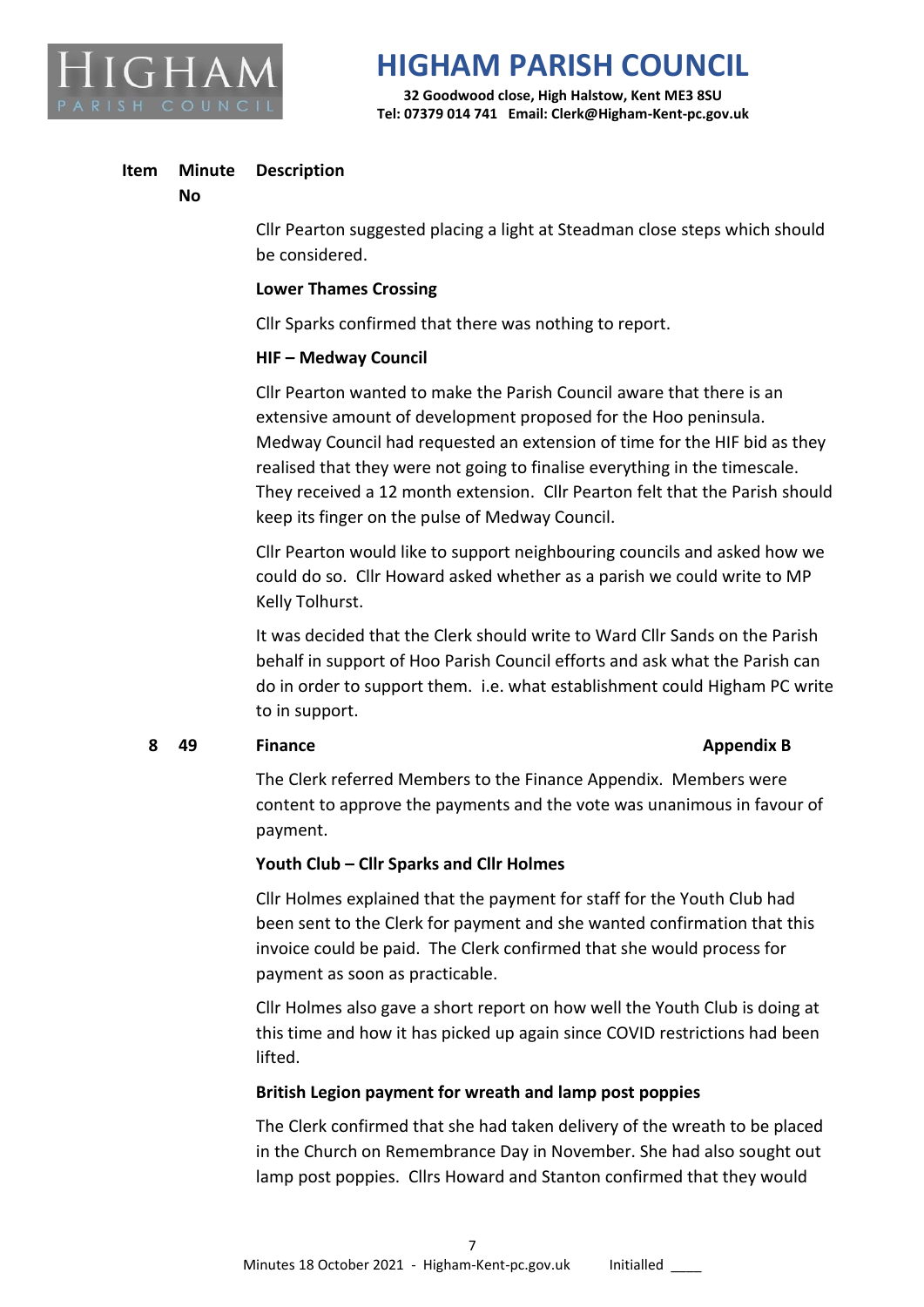

**32 Goodwood close, High Halstow, Kent ME3 8SU Tel: 07379 014 741 Email: Clerk@Higham-Kent-pc.gov.uk**

#### **Item Minute Description**

#### **No**

place these poppies on the lamp posts in the village centre as soon as practicable nearer the date.

## **9 50 Village Maintenance**

**Caretaker/road sweeper -**Members to discuss and consider on a proposal for employing a Caretaker/Road Sweeper and the costs involved.

The Chairman asked whether any members were prepared to put a proposal for employing a Caretaker whereby a full discussion took place.

- Members discussed the question of whether employing a road sweeper would be beneficial. It was confirmed that the automatic sweeper was not doing the job as well as a manual sweep.
- Cllr Grey suggested that the Council request an additional sweep.
- Cllr Sparks asked the question whether the roadside should be sprayed with week killer as all Councils are trying to be more environmentally friendly in this climate. If the weeding is not going to be done then how is this going to be managed in the future. Will it be done in the future and if not what would be the damage to the road.
- Cllr Sparks also asked if there was any capacity and Cllr Pearton confirmed that what was required was more vehicles.
- Cllr Pearton confirmed that Gravesham had two electric vehicles which only held enough charge for half a round. There are no charging points in the village at this time and this is another issue that will have to be investigated as we, as a nation, go over to electric vehicles.
- Cllr Sparks confirmed that she is of the opinion that the litter is less since the Community Litter picking started.
- Members felt that the matter of a Caretaker/Roadsweeper could be discussed at the Chairman's meeting at Gravesham Council and we are investigating what to do about the weed issue.

**Community Litter Picking -**Members to consider and discuss on a proposal for Community Litter Picking

- Cllr Grey confirmed that the Litter Pickers do a good job.
- Cllr Pearton confirmed that he felt that overall the village is clean and tidy and he would personally like to thank the Litter Pickers for doing a great job in keeping the village tidy. Cllr Pearton felt that a thank you was in order. The village would be in a much worse place without the Litter Pickers.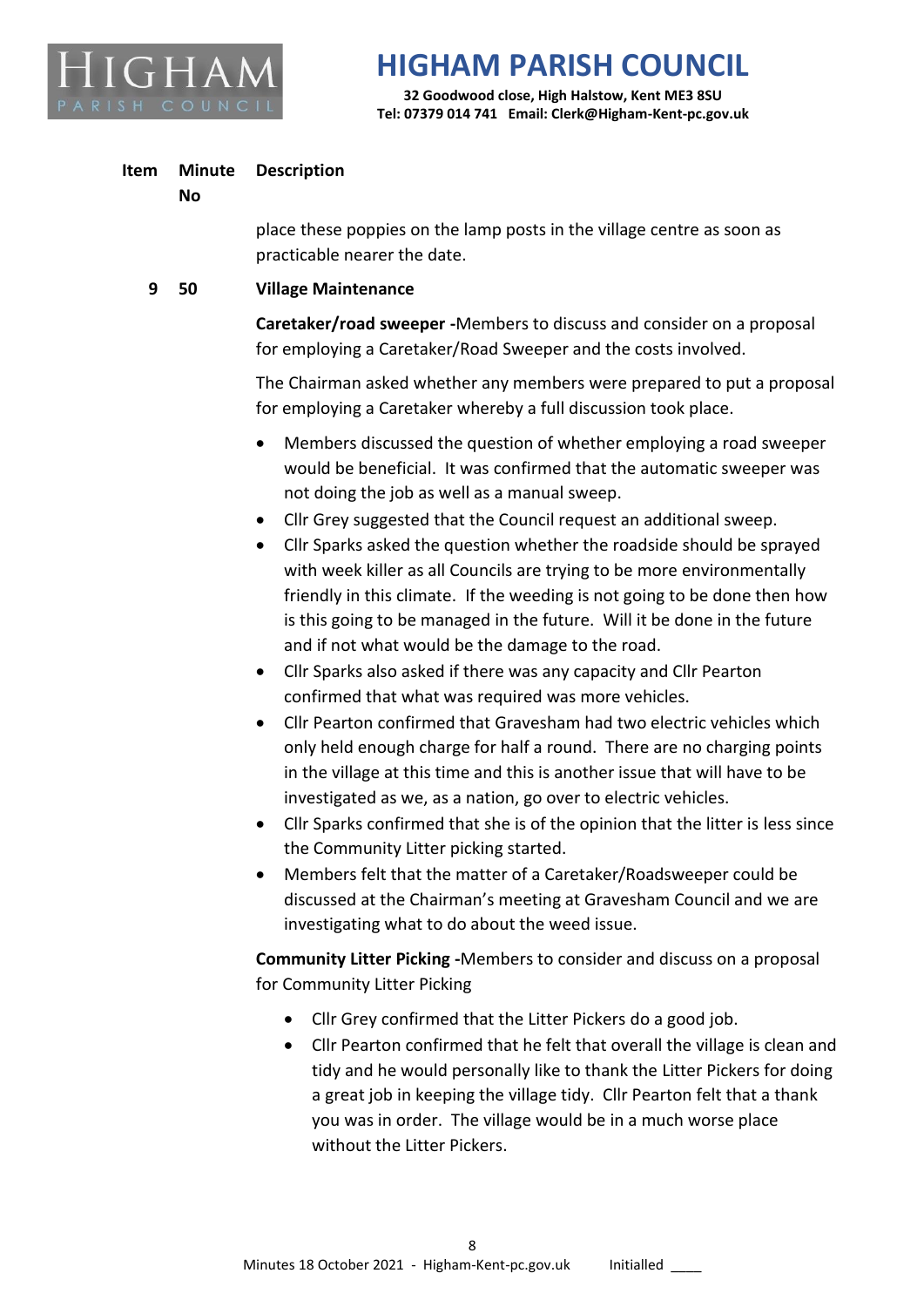

**32 Goodwood close, High Halstow, Kent ME3 8SU Tel: 07379 014 741 Email: Clerk@Higham-Kent-pc.gov.uk**

#### **Item Minute Description**

**No**

• Cllr Sparks requested volunteers for the November litter pick over a two day period. She confirmed that she would set up a zoom meeting to finalising the Litter Picking days.

## **10 51 Highways – Cllr Sparks**

- There are issues of parking at the Memorial Hall and the new nursery.
- We must raise the issues of parking. Does the Nursery have a road safety plan? Does the school have a road safety plan? Cllr Sparks felt that it would be in order to speak with the school with the PCSO and a few representatives from the Parish Council. Cllr Rivett had already had initial conversation with the School and has expressed an interest moving forward. Cllr Sparks asked for more volunteers on this. Cllrs Pearton volunteered to attend if he was available at that time. Cllr Sparks then confirmed that 3 councillors in total would be sufficient.
- List of priorities for the Highways Improvement Plan. Cllr Sparks is waiting to hear from KCC as to when the new year and new list would come into the fore on this. Its either 1 January or 1 April. A 20 mile an hour limit was suggested and Cllr Sparks confirmed that other parish councils were also considering this option too.
- Highways Working Group has been scheduled for 15 November and Cllr Sparks was unable to attend that meeting was hoping that it would go ahead in any event.
- It was agreed talks would be undertaken with the nursery and Cllr Fox agreed to undertake this forward.

## **11 52 Queen's Platinum Celebration Working Group**

The Working Group discussed the plans they had for the celebration and they were all going well for what is expected to be an Event at the Rec on Saturday 3rd June.

The Working Group insists that the event will be fully inclusive in order to allow everyone to take part with whatever they already have or can make.

Many different ideas were discussed but all are in the very early stages of organising and the group were still waiting to hear back from organisations.

One of the ideas was for a callout for knitted flowers to be made into a presentation. It was thought that some of the poppies could be used but different colours and perhaps different flowers were required. Red, white and blue would be ideal.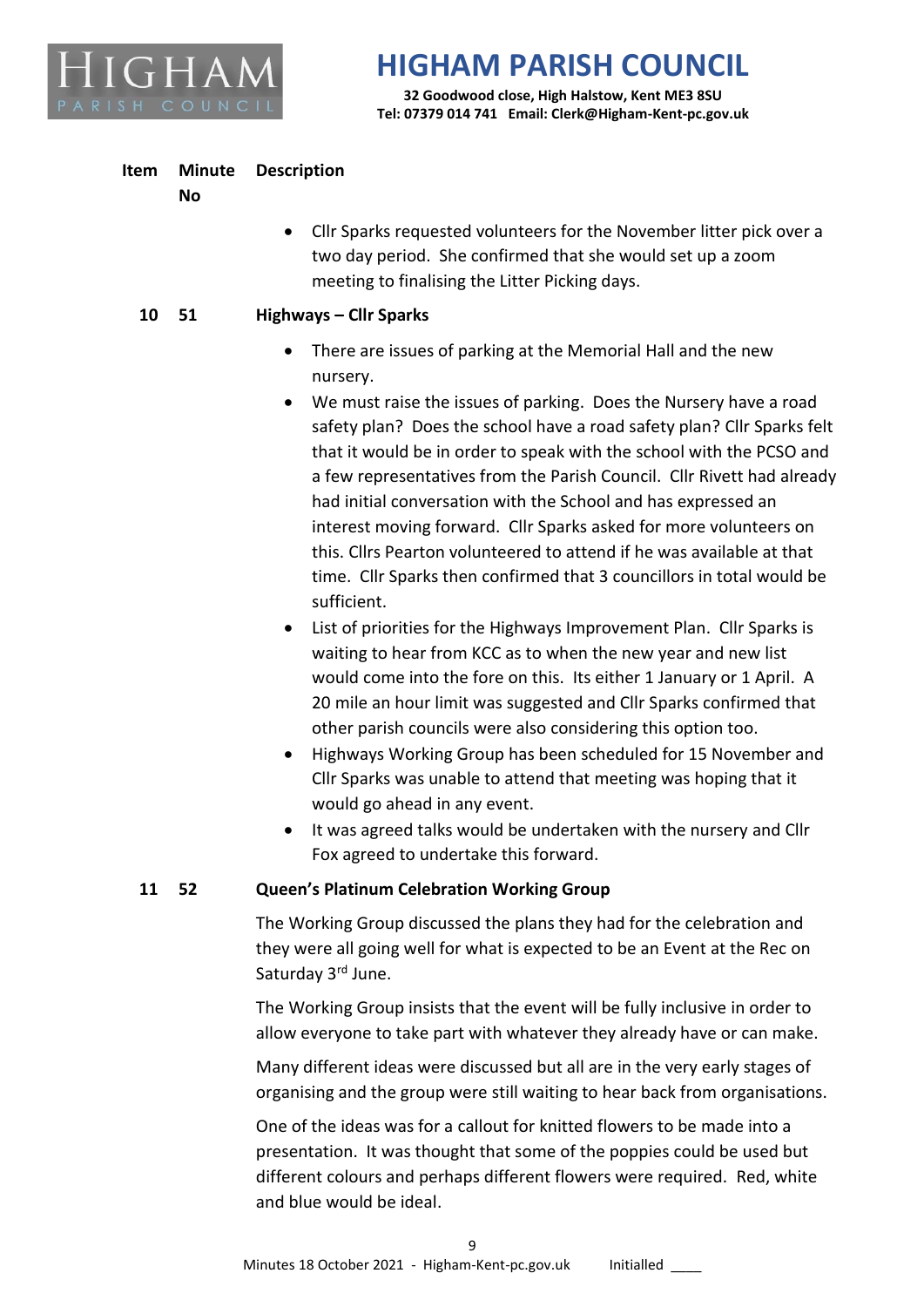

**32 Goodwood close, High Halstow, Kent ME3 8SU Tel: 07379 014 741 Email: Clerk@Higham-Kent-pc.gov.uk**

#### **Item Minute Description**

#### **No**

There was a proposal for a grant for this celebration but the total figure was not to hand at this present time.

There will also be a gardening competition named Higham in Bloom to try and get red white and blue displays.

There was a discussion on a beacon and whether it would be acceptable for the Parish Council pay half the cost and the Higham Club pay the remainder. Cllr Martin proposed that this was a good idea. Cllr Pearton seconded the proposal and the vote was unanimous in favour.

#### **12 53 Policies**

As the meeting had gone over time the Chairman referred the approval of the Standing Orders and Financial Regulations until the next meeting when possible.

### **13 54 Confirmation of next meeting**

Monday 22 November (Budget & Finance only)

Monday 29 November to include Mayoral visit

### **14 55 Resolution to exclude the press and the public**

To resolve<sup>3</sup> that the public be excluded from the meeting for the business specified below on the grounds that if the public were present during this item, it is likely that there would be the disclosure to them of exempt information.

### **15 56 Personnel**

Cllr Grey brought the Assistant Clerk into the meeting to introduce her to the parish. The Clerk had confirmed that she would be reducing her hours from 25 hours per week to 20 hours per week. The Assistant Clerk would work 5 hours per week on Planning initially and then helping in other areas where possible to take the load away from the Clerk.

Cllr Pearton requested that the Clerk ensure that the Assistant Clerk sign the official confidentiality agreement.

Cllr Sparks suggested that the Assistant Clerk be provided with the laptop that had been purchased for Speedwatch but was not being used. Clerk to organise.

It was suggested that the Asset Register be updated.

Cllr Grey confirmed that he would write to Linda Carnall accepting her letter confirming her retirement and to thank her for her long years of service.

<sup>3</sup> Pursuant to Part 1 of Schedule 12A of the Local Government Act 1972

10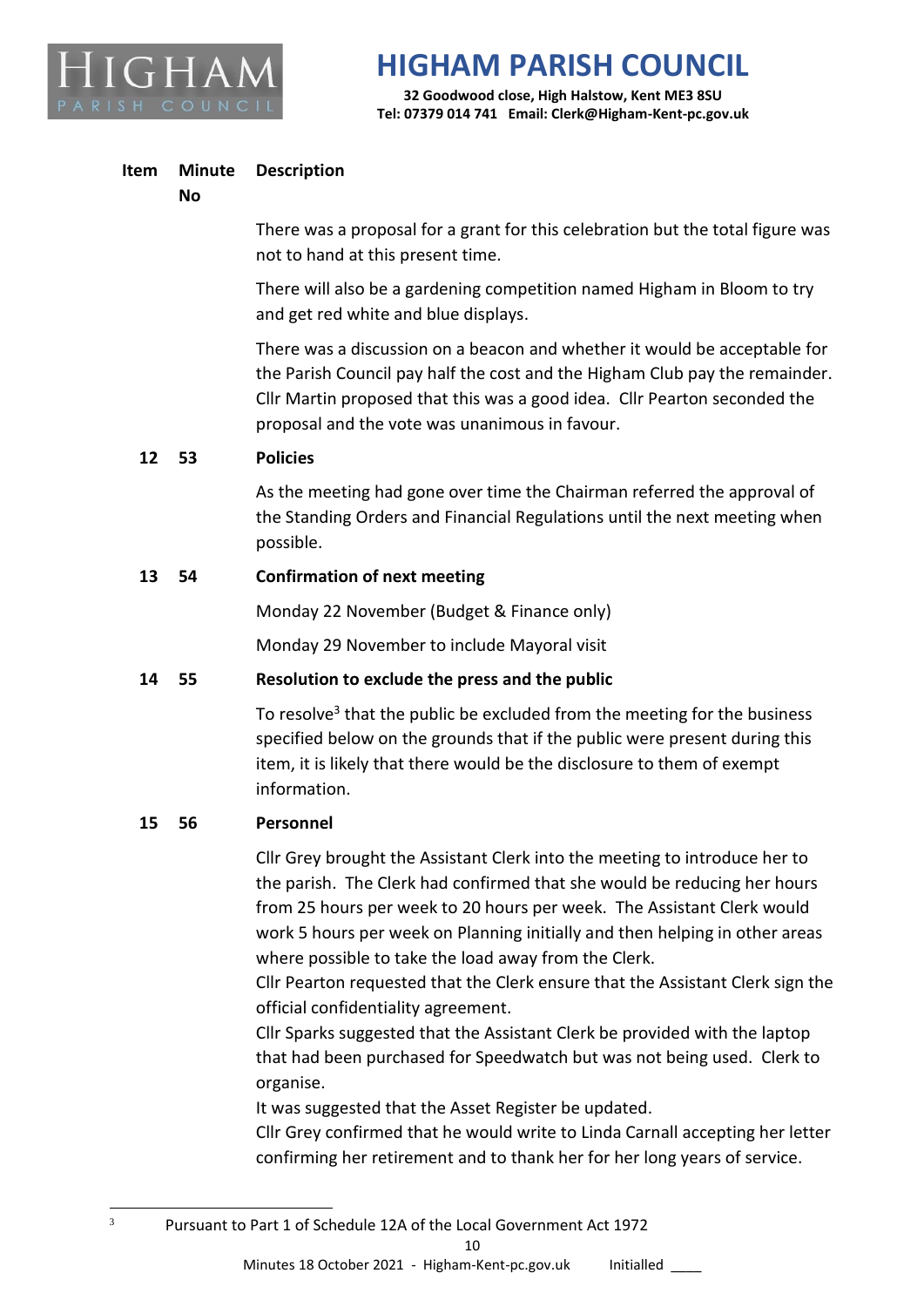

**32 Goodwood close, High Halstow, Kent ME3 8SU Tel: 07379 014 741 Email: Clerk@Higham-Kent-pc.gov.uk**

#### **Item Minute Description**

**No**

Cllr Grey also confirmed that the Deputy Clerk is now the Clerk to Higham Parish Council

The meeting closed at 10:50 and the Chairman thanked the members for attendance.

**Chairman Dated 29 November 2021**

\_\_\_\_\_\_\_\_\_\_\_\_\_\_\_\_\_\_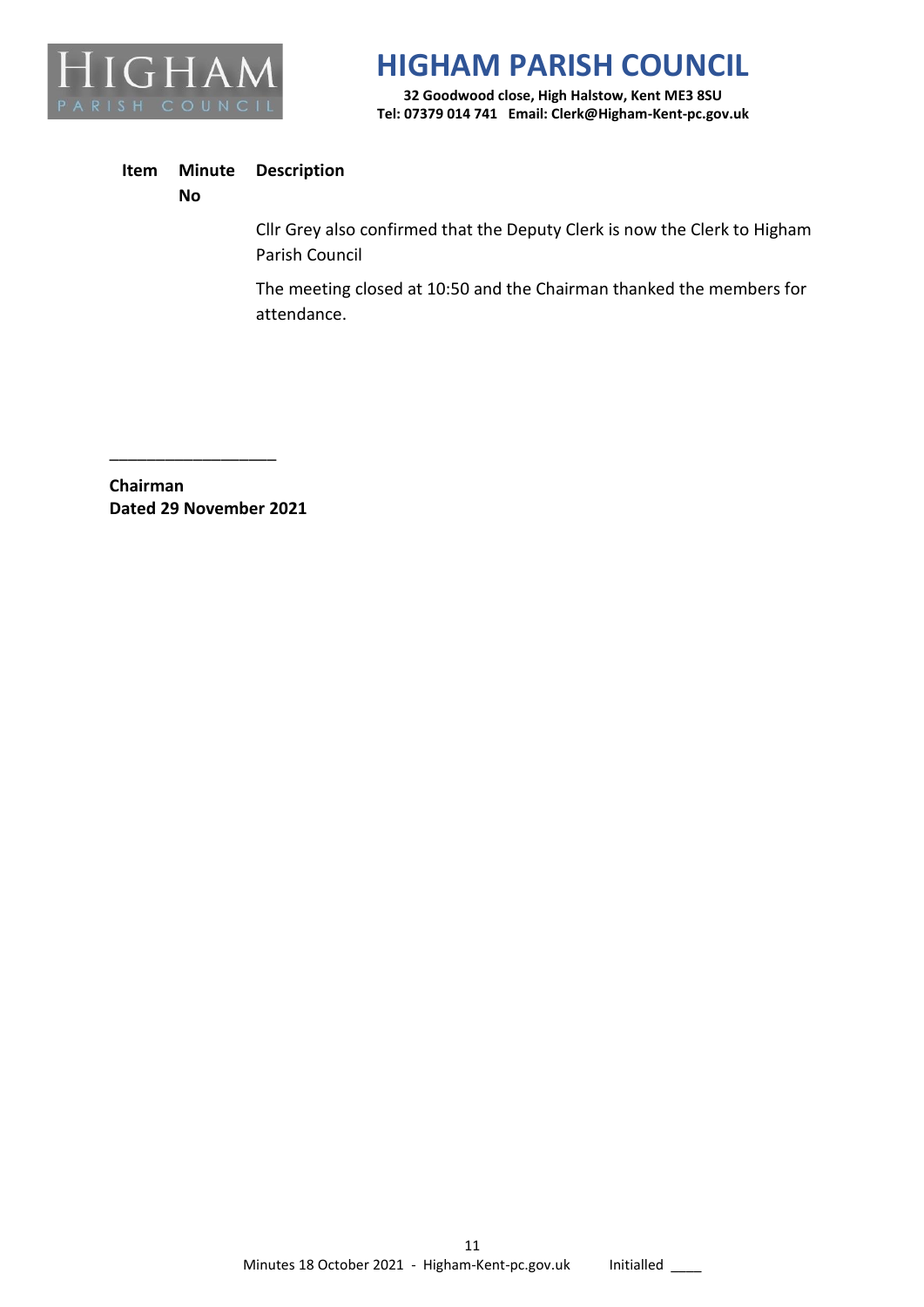

**32 Goodwood close, High Halstow, Kent ME3 8SU Tel: 07379 014 741 Email: Clerk@Higham-Kent-pc.gov.uk**

## **Planning Appendix October 2021**

| $\mathbf 1$                                                 | Roof alterations and insertion of dormers as part of the conversion of existing<br>garage and garden store to form an annex to be used ancillary to the main<br>dwelling house. |  |  |  |
|-------------------------------------------------------------|---------------------------------------------------------------------------------------------------------------------------------------------------------------------------------|--|--|--|
|                                                             | 11 Norah Lane Higham Rochester Kent ME3 7EP                                                                                                                                     |  |  |  |
|                                                             | Ref. No: 20211236   Received: Wed 06 Oct 2021   Validated: Wed 06 Oct 2021  <br><b>Status: Pending Consideration</b>                                                            |  |  |  |
| $\overline{2}$                                              | Application for Listed Building Consent for the replacement of western red cedar<br>shingles with riven oak shakes to spire of church.                                          |  |  |  |
| St Marys Church Church Street Higham Rochester Kent ME3 7LR |                                                                                                                                                                                 |  |  |  |
|                                                             | Ref. No: 20211192   Received: Mon 27 Sep 2021   Validated: Wed 06 Oct 2021  <br><b>Status: Pending Consideration</b>                                                            |  |  |  |
|                                                             |                                                                                                                                                                                 |  |  |  |
| 3                                                           | Application for Lawful Development Certificate in respect of the existing mixed<br>use classes E(a) retail bakery and E(b) hot food cafe.                                       |  |  |  |
|                                                             | Hayleys Of Higham 8 School Lane Higham Rochester Kent ME3 7AT                                                                                                                   |  |  |  |
|                                                             | Ref. No: 20211124   Received: Tue 14 Sep 2021   Validated: Tue 05 Oct 2021  <br><b>Status: Pending Consideration</b>                                                            |  |  |  |
| 4                                                           | Erection of a single storey side and rear extension with mono pitched roof with<br>skylights.                                                                                   |  |  |  |
|                                                             | 1 The Larches Higham Rochester Kent ME3 7NQ                                                                                                                                     |  |  |  |
|                                                             | Ref. No: 20211098   Received: Mon 06 Sep 2021   Validated: Wed 06 Oct 2021  <br><b>Status: Pending Consideration</b>                                                            |  |  |  |
|                                                             |                                                                                                                                                                                 |  |  |  |